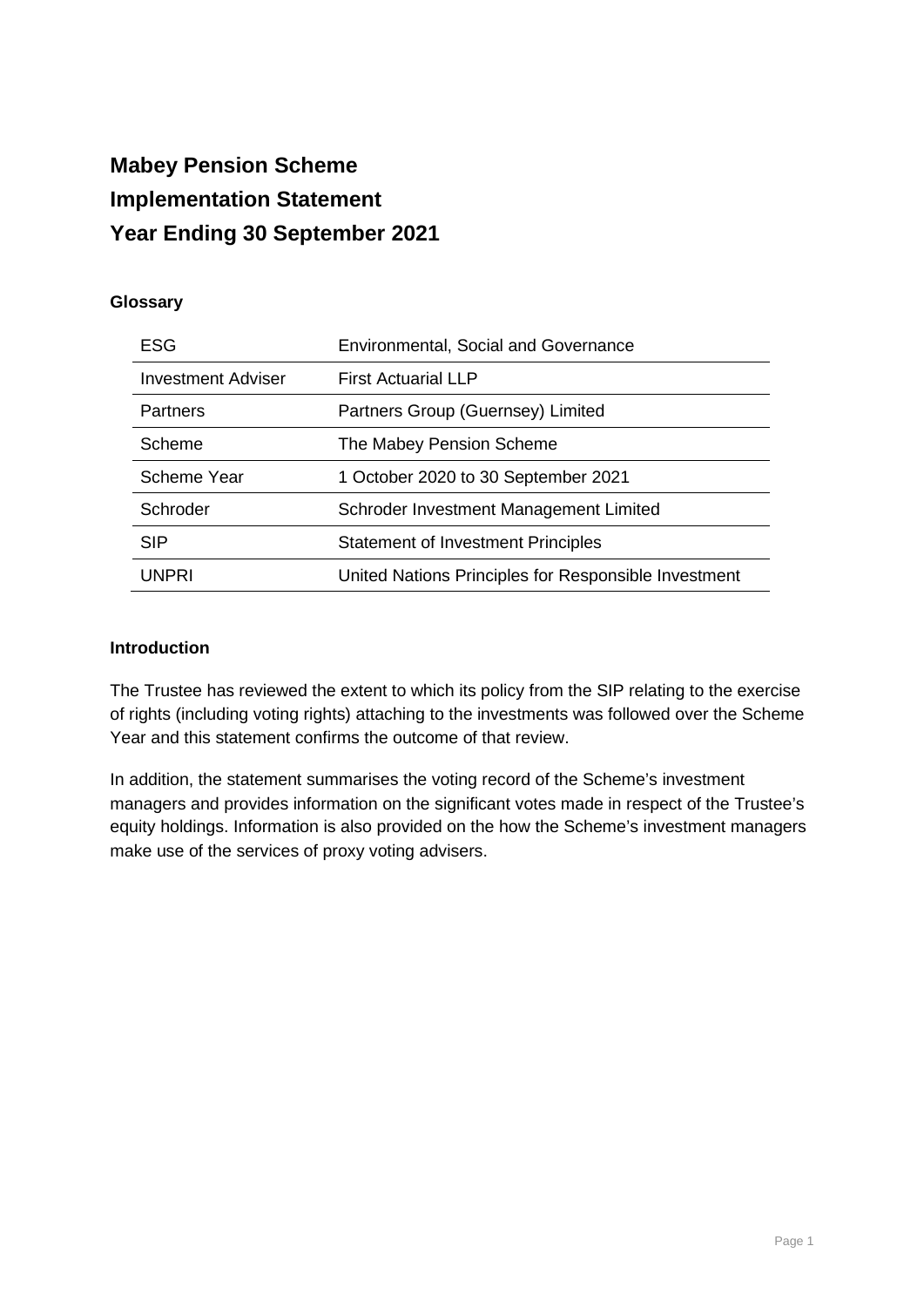## **Relevant Investments**

The Scheme's assets are invested in pooled funds and some of those funds include an allocation to equities. Where equities are held, the investment manager has the entitlement to vote.

At the end of the Scheme Year, the Scheme invested in the following fund which included an allocation to equities\*:

• Schroder Life Diversified Growth Fund

*\* The Scheme also invests in the Partners Fund, which also has an allocation to listed equities. However, this fund typically has an allocation of c.20% to listed strategies, meaning the Scheme's exposure to listed strategies via the fund represents approximately 2.6% of total Scheme assets. We do not consider this to be significant and this fund has therefore been excluded from the analysis, on the grounds of materiality. Partners do operate stewardship guidelines which set out principles that they will apply in all the areas we would expect them to consider. They are not signatories to the UK Corporate Governance Code but they have been assessed as A+ by UNPRI (for Strategy & Governance).*

## **The Trustee's Policy Relating to the Exercise of Rights**

#### Summary of the Policy

The Trustee's policy in relation to the exercise of the rights (including voting rights) attaching to the investments is set out in the SIP. The SIP was updated during the Scheme Year to reflect changes to the Scheme's strategic asset allocation.

A summary of the Trustee's policy in relation to the exercise of the rights (including voting rights) attaching to the investments is as follows:

- The Trustee believes that good stewardship can help create, and preserve, value for companies and markets as a whole and the Trustee wishes to encourage best practice in terms of stewardship.
- The Trustee invests in pooled investment vehicles and therefore accepts that ongoing engagement with the underlying companies (including the exercise of voting rights) will be determined by the investment managers' own policies on such matters.
- When selecting a pooled fund, the Trustee considers, amongst other things, the investment manager's policy in relation to the exercise of the rights (including voting rights) attaching to the investments held within the pooled fund.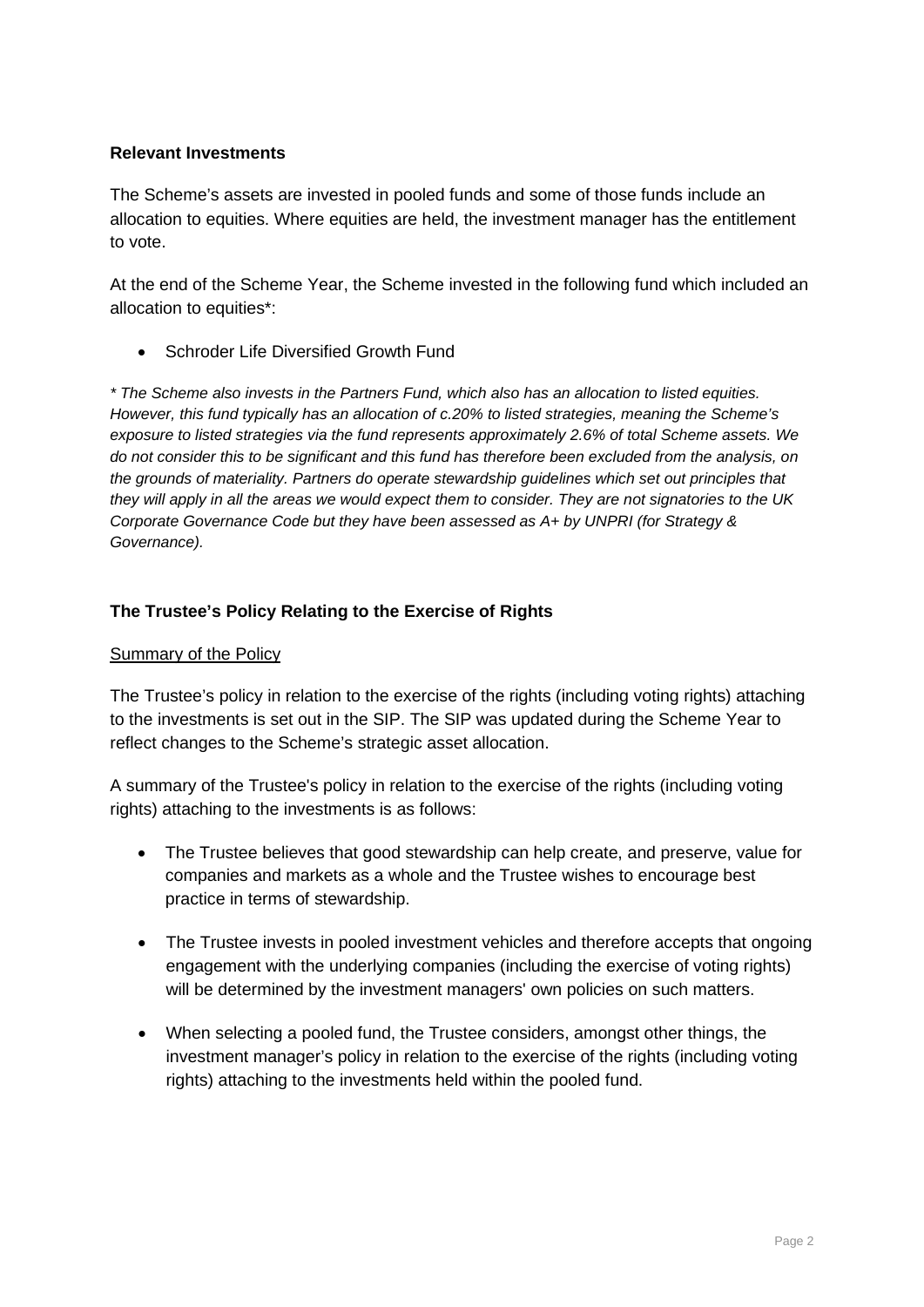- When considering the ongoing suitability of an investment manager, the Trustee (in conjunction with its Investment Adviser) will take account of any particular characteristics of that manager's engagement policy that are deemed to be financially material.
- The Trustee will normally select investment managers who are signatories to the UNPRI.
- If it is identified that a fund's investment manager is not engaging with companies, the Trustee may look to replace that fund. However, in the first instance, the Trustee would normally expect its Investment Adviser to raise the Trustee's concerns with the investment manager.

### Has the Policy Been Followed During the Scheme Year?

The Trustee's opinion is that its policy relating to the exercise of rights (including voting rights) attaching to the investments has been followed during the Scheme Year. In reaching this conclusion, the following points were taken into consideration:

- There has been no change to the Trustee's belief regarding the importance of good stewardship.
- The Scheme's invested assets remained invested in pooled funds over the period.
- During the Scheme Year, the Trustee introduced an allocation to the Schroder Buy & Maintain Credit Fund. This fund does not include an allocation to equities so the manager's voting policy was not a relevant consideration for Trustee as part of the selection exercise.
- During the Scheme Year, the Trustee considered the voting records of the investment managers over the year ending 31 March 2020.
- Since the end of the Scheme Year, an updated analysis of the voting records of the investment managers based on the period ending 30 June 2021\* has been undertaken as part of the work required to prepare this Implementation Statement. A summary of the key findings from that analysis is provided below.
- All investment managers used by the Scheme are UNPRI signatories.

*\*Note the voting analysis was over the year ending 30 June 2021 because this was the most recent data available at the time of preparing this statement. The Trustee is satisfied that the analysis provides a fair representation of the investment managers' voting approach over the Scheme Year.*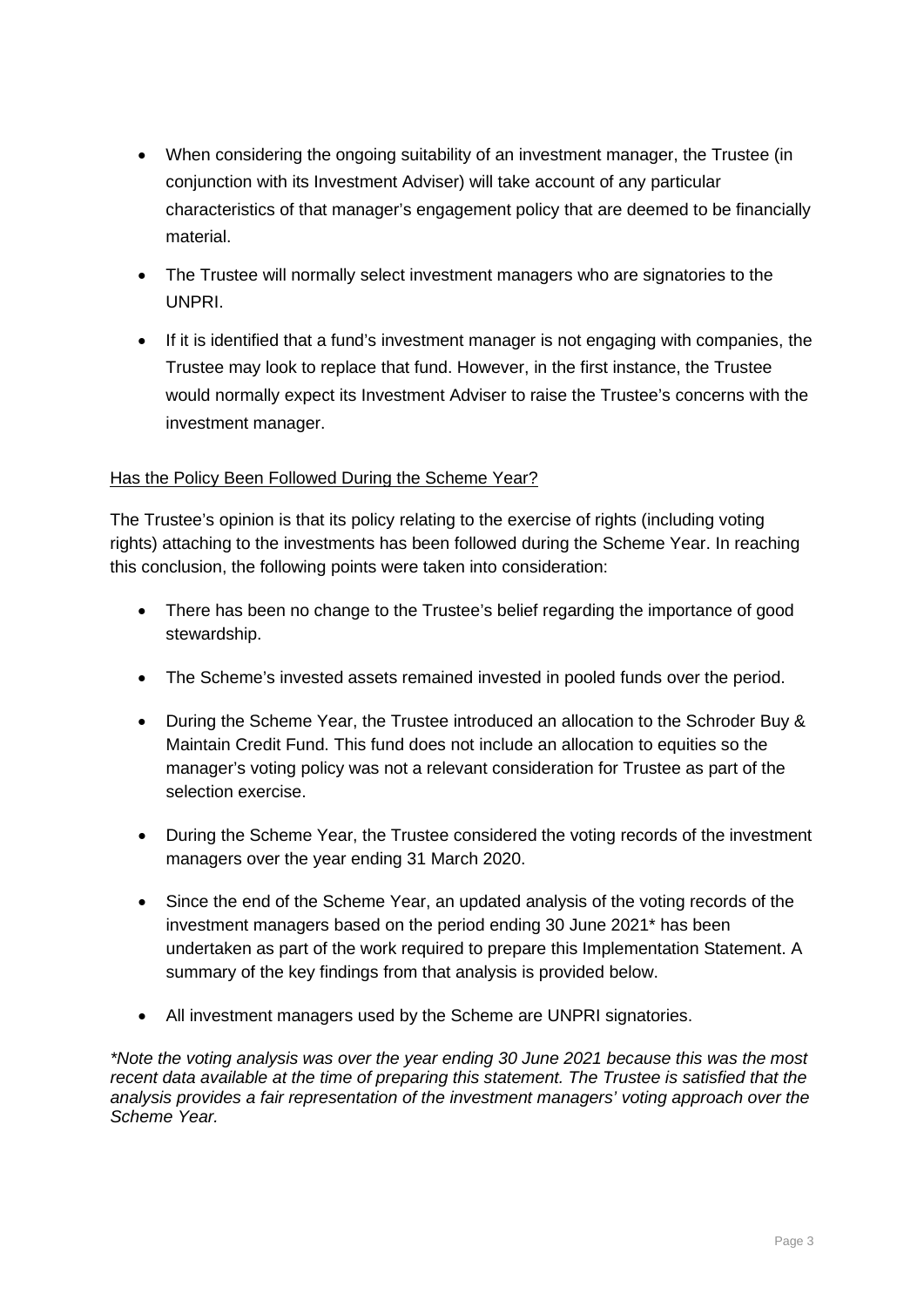## **The Investment Manager's Voting Record**

A summary of the investment manager's voting records is shown in the table below.

|                           |                        | Split of votes: |                |                                       |  |
|---------------------------|------------------------|-----------------|----------------|---------------------------------------|--|
| <b>Investment Manager</b> | <b>Number of votes</b> | For             | <b>Against</b> | Did not vote/ abstained /<br>withheld |  |
| <b>Schroders</b>          | 70,000                 | 88%             | 11%            | 1%                                    |  |

*Notes* 

*These voting statistics are based on Schroders' full voting record over the 12 months to 30 June 2021 rather than votes related solely to the funds held by the Scheme.*

#### **Use of Proxy Voting Advisers**

| <b>Investment Manager</b> | Who is their<br>proxy voting<br>adviser? | How is the proxy voting adviser used?                                                          |
|---------------------------|------------------------------------------|------------------------------------------------------------------------------------------------|
| <b>Schroders</b>          | <b>ISS and IVIS</b>                      | Proxy advisers provide research and administer votes but<br>voting is determined by Schroders. |

#### **The Investment Manager's Voting Behaviour**

The Trustee has reviewed the voting behaviour of Schroders by considering the following:

- broad statistics of their voting records such as the percentage of votes cast for and against the recommendations of boards of directors (i.e. "with management" or "against management");
- the votes they cast in the year to 30 June 2021 on the most contested proposals in nine categories across the UK, the US and Europe;
- the investment manager's policies and statements on the subjects of stewardship, corporate governance and voting.

The Trustee has also compared the voting behaviour of the Schroders with its peers over the same period.

The Trustee's key observations are set out below.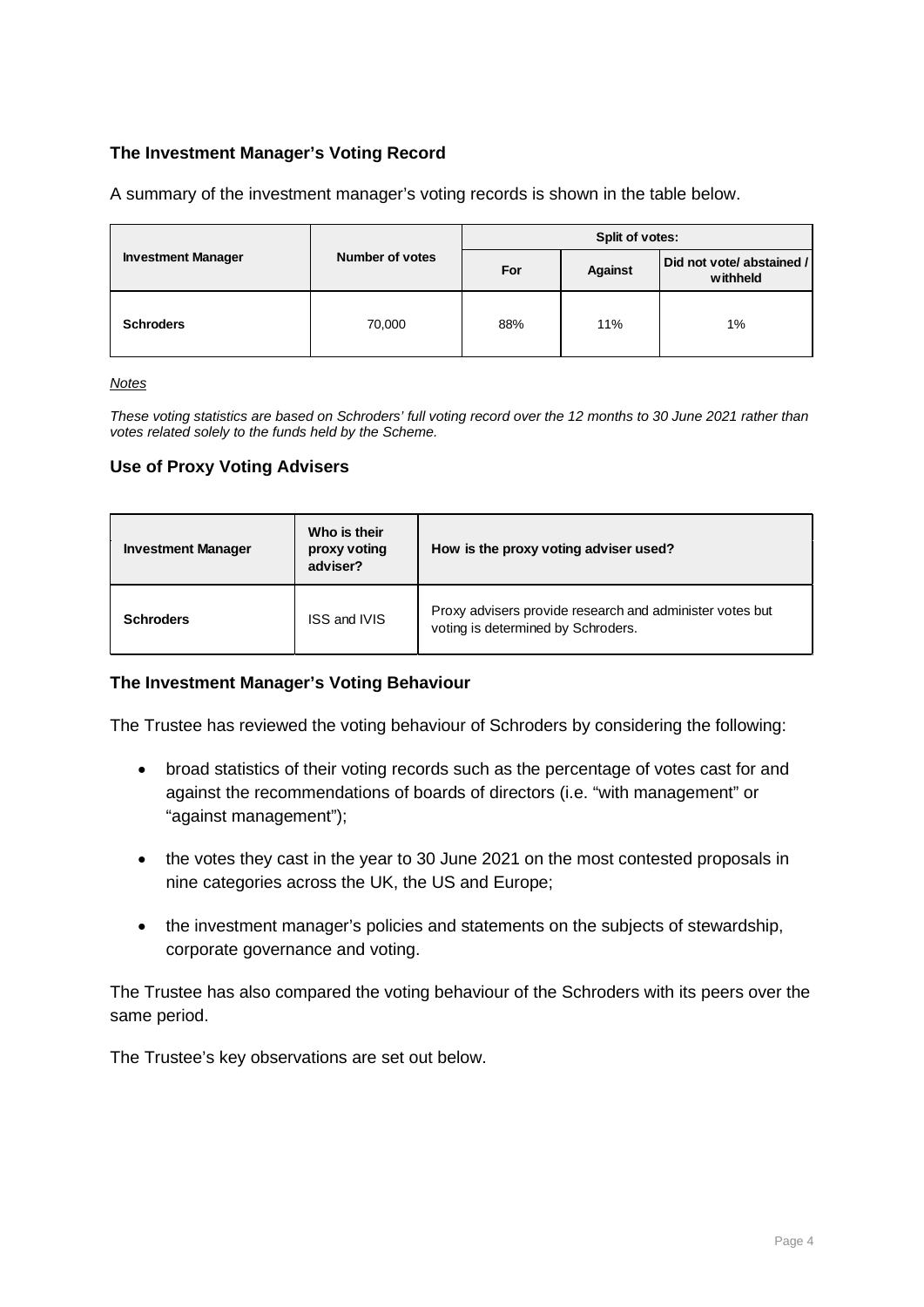## **Voting in Significant Votes**

Based on information provided by the Trustee's Investment Adviser, the Trustee has identified significant votes in nine separate categories. The Trustee considers votes to be more significant if they are closely contested. i.e. close to a 50:50 split for and against. A closely contested vote indicates that shareholders considered the matter to be significant enough that it should not be simply "waved through". In addition, in such a situation, the vote of an individual investment manager is likely to be more important in the context of the overall result.

The five most significant votes in each of the nine categories based on shares held by Schroders are listed in the Appendix. In addition, the Trustee considered Schroders' overall voting record in significant votes (i.e. votes across all stocks not just the stocks held within the funds used by the Scheme).

#### **Description of Voting Behaviour**

#### **Schroders**

The Director Proposals that the Investment Adviser has analysed for Schroders were less closely contested than the significant votes identified for many of their peers. In the votes that were not closely contested, Schroders votes have been in line with the majority.

Nevertheless, it is still apparent that Schroders is prepared to vote against Director Proposals on a range of issues.

Schroders has also consistently been supportive of closely contested Shareholder resolutions designed to tackle a range of issues including ESG votes on climate change, gender inequality, diversity and human rights.

Overall, the Trustee was satisfied with Schroders' voting behaviour over the period observed and will keep the voting actions of the investment manager under review.

## **Approved on behalf of the Trustee of The Mabey Pension Scheme on 10.3.2022**